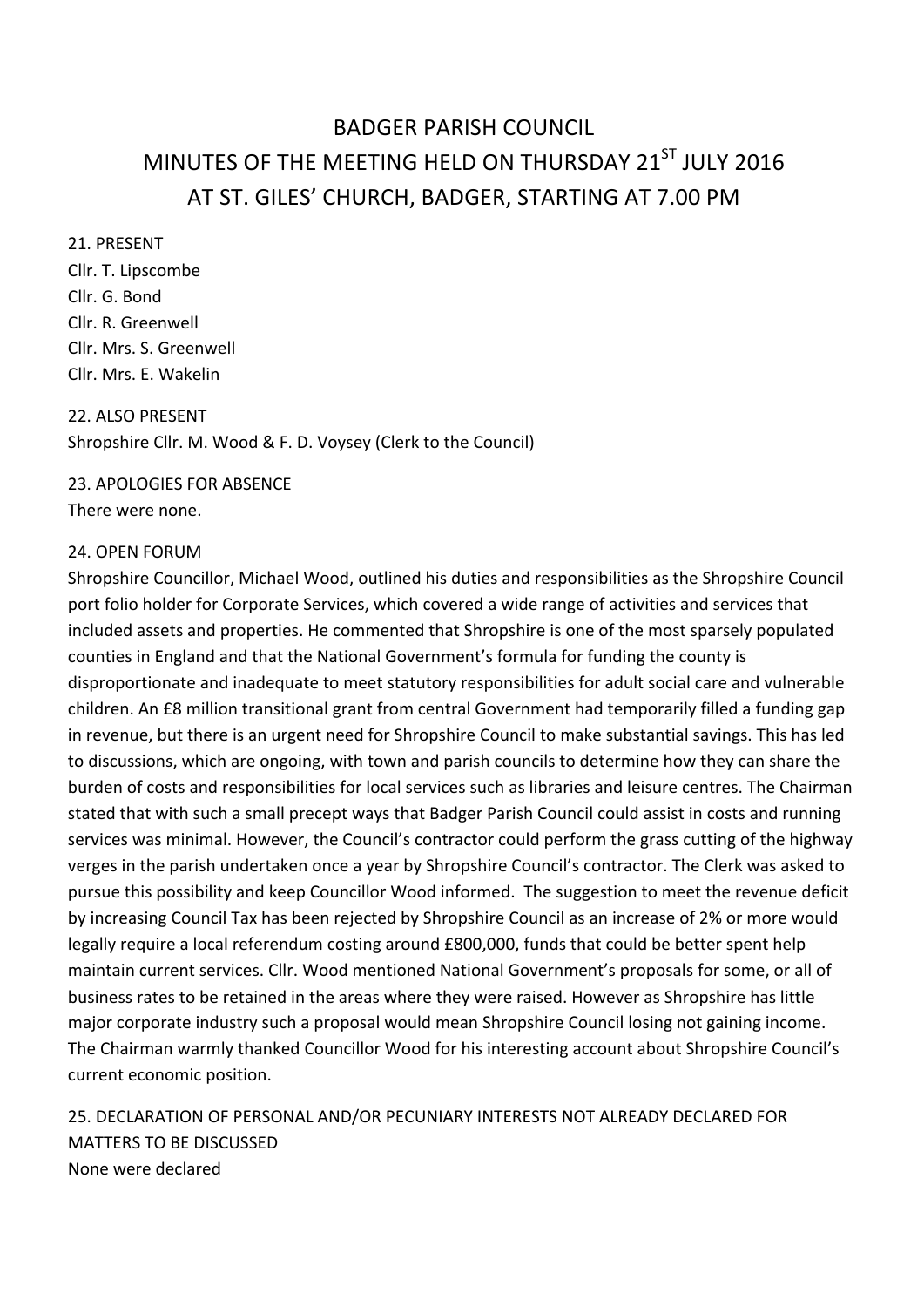## 26. TO CONFIRM ANNUAL AND BUSINESS MINUTES OF MEETINGS HELD ON 9TH MAY 2016. Council agreed that the minutes were a true record and accordingly the Chairman signed a copy.

## 27. MATTERS ARISING FORM THE COUNCIL MEETINGS ON 9TH MAY 2016

a) Minute 8b): Cllr. Mrs. Wakelin confirmed she has registered the Council with the Pension's Regulator. b) Minute 15c): Councillors noted that the Due Notice of Appointment of the Exercise of Elector's Rights is currently displayed on the Council's notice board.

### 28. ADMINISTRATION

a) The Clerk reported that he purchased two duplicate keys for the Council's notice board but as they do not fit he will seek replacement. Cllr. R. Greenwell volunteered to look at the door of the notice board which was not locking properly.

### 29. FINANCE And the state of the state of the state of the state of the state of the state of the state of the state of the state of the state of the state of the state of the state of the state of the state of the state o

a) The Council noted that Mazars, the External Auditors had accepted the reasons for the level of general reserves and the amount of outstanding funds for the production of a Parish Plan, but written confirmation of approval by the auditors for the Annual Accounts Return for the 2015/2016 financial year has yet to be received.

b) The Council approved the following payments by cheque:-

| - Clerk's income tax to HMRC            | (cheque 100361) | £75.60  |
|-----------------------------------------|-----------------|---------|
| - Clerk's salary & expenses             | (cheque 100362) | £336.37 |
| - Numbers plus Ltd                      | (cheque 100363) | £118.80 |
| - Bridgnorth Cleaning & Garden Services | (cheque 100364) | £210.00 |
| - Money for petty cash                  | (cheque 100365) | £70.00  |
| - Lewis Arborcare Ltd.                  | (cheque100366)  | £462.00 |

c) As at 21<sup>st</sup> July 2016, the Council's Community Account at Barclays Bank stood at £10,390.92 in credit, which included receipt of £950.00 grant for minor highway maintenance and £3,000 precept fro Shropshire Council, plus £501 VAT refund. After encashment of cheques at section b) above, the Community Account will be £9,118.15 in credit, of which £1,342.2 is Parish Plan Steering Group funds, leaving £7,775.95 belonging to the Parish Council. The Council's Business Premium Account at Barclays Bank is £1551.78 in credit. Petty cash will be £90.85 after payment for the use of St. Giles' Church for the Council meeting on  $21^{st}$  July 2016, and encashment of £70.00 cheque for cash.

### 30. PLANNING MATTERS

There were none to report.

## 31. PARISH MATTERS

a) Councillor G. Bond reported that there appeared to have been no remedial action by the owner of the Gymnasium to make the building safe and secure. The Clerk is to ask Shropshire Council to conduct a further inspection of the site, and take any necessary steps to ensure the building is in a safe condition.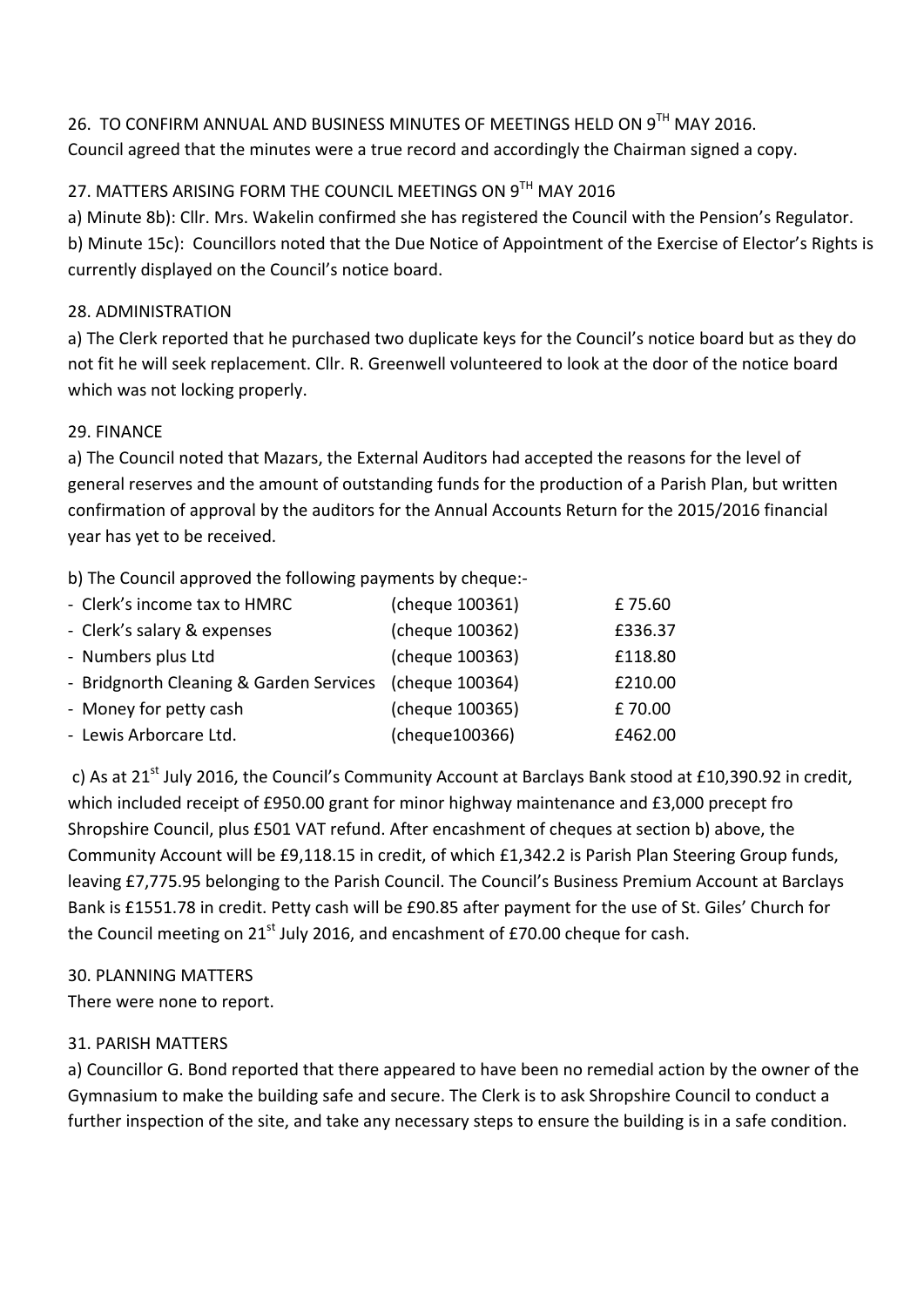b) The Chairman reported that BT has installed a new cable into Badger village improving services, and that in recent times no complaints about poor reception have been received from local residents.

c) Councillors agreed to ask Gary Higgins of Smartwater to attend Council's meeting on Thursday 8<sup>th</sup> September 2016, to tell local people about the scheme.

d) Shropshire Council has advised that the owner of the land where the fallen fence was on the embankment of the highway at Stableford has been asked to remove it. Councillors agreed to "keep an eye" on the site and if the fence was not removed within a reasonable time, Shropshire Council should be informed and requested to pursue compliance.

e) The Clerk reported that the Chairperson of The Parish Plan Steering Group has still two information topics to work on that will supplement the Plan. She asked whether the Parish Council would like to put forward some facts and figures regarding the village structure or other aspect to incorporate in the finished Plan. The Council decided to forward a Badger Parish Profile that was prepared by Shropshire Council, suggesting and use any suitable material from it.

f) Councillors were concerned that an overgrown hedge along the B4176 (not far from the turning into the lane to Stableford), was a visibility hazard to motorists, so the Clerk will request the highways Authority of Shropshire Council to investigate and remedy.

g) A parishioner has raised the issue about the need for parking signs at The Crescent, Badger. As the parking area is in the ownership and responsibility of Shropshire Council, the Council decided to refer the matter for its consideration.

h) The Council was dissatisfied with the maintenance of the Green at The Crescent, Badger which is owned by Shropshire Council. It was agreed that the Council should offer to undertake the responsibility of cutting the grass. The Clerk will pursue.

### 32. UNITARY AUTHORITY MATTERS

a) The Clerk reported on the meeting where Shropshire Council discussed with representatives of town and parish councils how to share responsibility, cost and delivery of its services in order to achieve necessary savings on its budget. Agreement was reached that parish councils should be formed into voluntary clusters around town councils with Shropshire Association of Councils (SALC) co-ordinating arrangements.

### 33. CORRESPONDENCE

a) The Council was informed that Focus Environmental Ltd, a ground works contractor, has been instructed by Balfours Land Agents to renew a run of foul drain through the estate it manages in Badger. A new foul run is to be installed down the old walled garden, through the garden of the Cottage and connected on the main drain in the lane. It is likely to be several months before the work is undertaken and a traffic management plan putting required road diversions will be notified in good time. The work will take seven days.